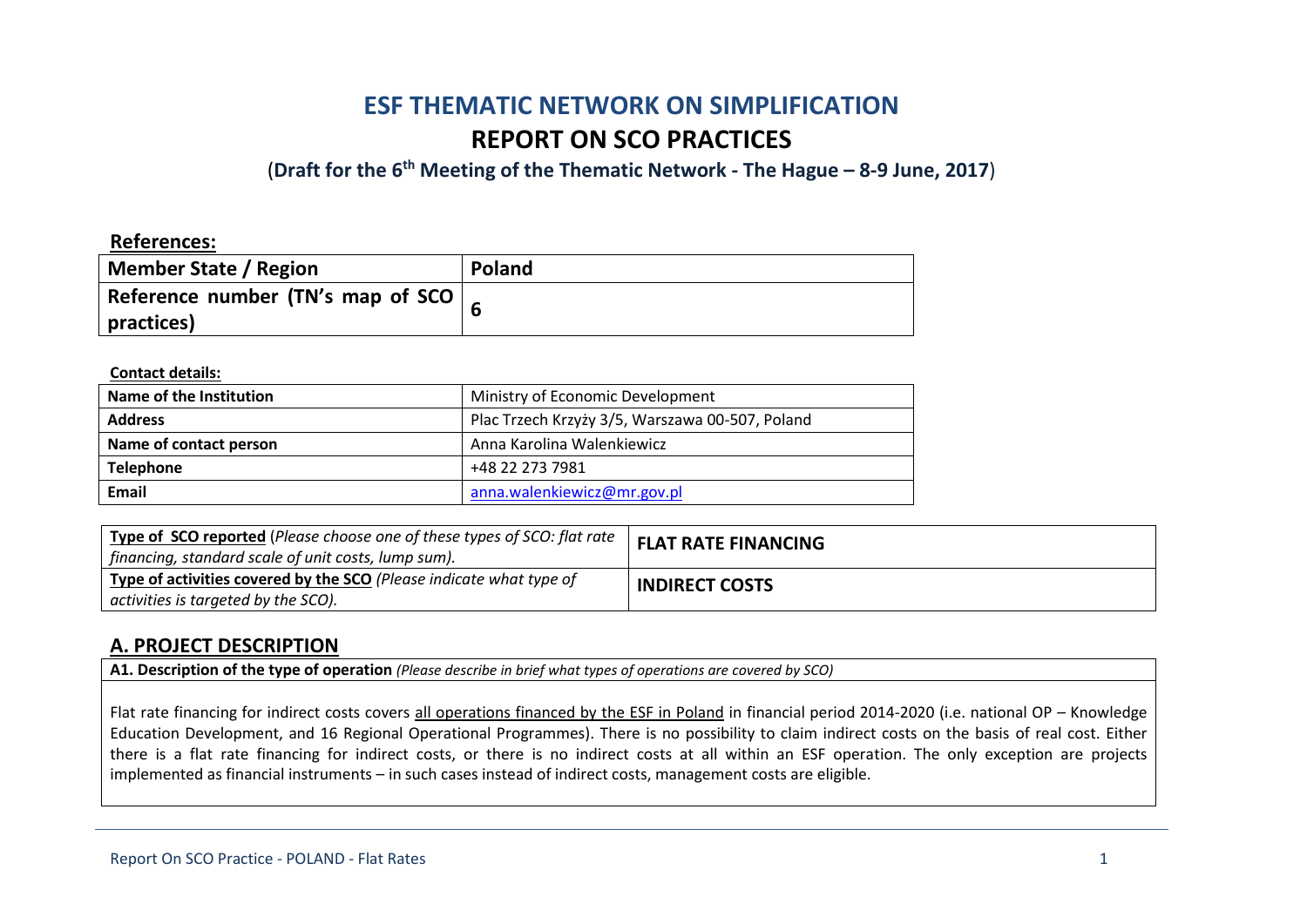**A2. Definition of outputs/results** (*Please give a short definition of outputs and/or results)*

In case of indirect costs, they are claimed proportionally to direct costs incurred within the project with the use of agreed flat rate. If the project is not implemented and does not achieve agreed targets, indirect costs are not eligible.

**A3. Beneficiaries** *(please indicate the types of beneficiaries involved in the operations covered by SCO)*

All types of beneficiaries implementing ESF operations, e.g. NGOs, private companies, self-government units, state budgetary units.

**A4. Target group(s)** *(Please list target groups within projects covered by SCO)*

Application of flat rate for indirect costs does not depend on target groups. All types of projects (and therefore all types of target groups) are covered by the SCO.

### **B. METHODOLOGY AND CALCULATION METHOD**

**B.1 Methodology** *(please indicate which methodology/ies has/have been used: Fair, equitable and verifiable method / use of existing EU schemes for similar types of operation and beneficiary / Use of existing own national schemes for similar types of operations and beneficiaries / use of rates and specific methods enshrined in the regulation or in a delegated act / use of a draft budget /combination of methodologies). Please indicate if the concerned SCO has been covered by Art. 14(1) ESF)*

Methodology for flat rate for indirect costs was applied according to Art. 67(5) a) ii) – with the use of a fair, equitable and verifiable method based on the verified historical data of individual beneficiaries.

The SCO has not been covered by Art. 14(1) EFS Regulation.

**B.2 Calculation Methods** *(please describe how the calculations have been made)*

Ministry of Economic Development analysed budgets of 2157 ESF projects from 2007-2013 financial perspective. The analysis of data was presented in the report: *Analysis of indirect costs and management costs within projects under Human Capital OP 2007-2013* (PL: *Raport z analizy kosztów pośrednich i kosztów zarządzania w projektach PO KL 2007-2013*). The link to the report can be found in Part I.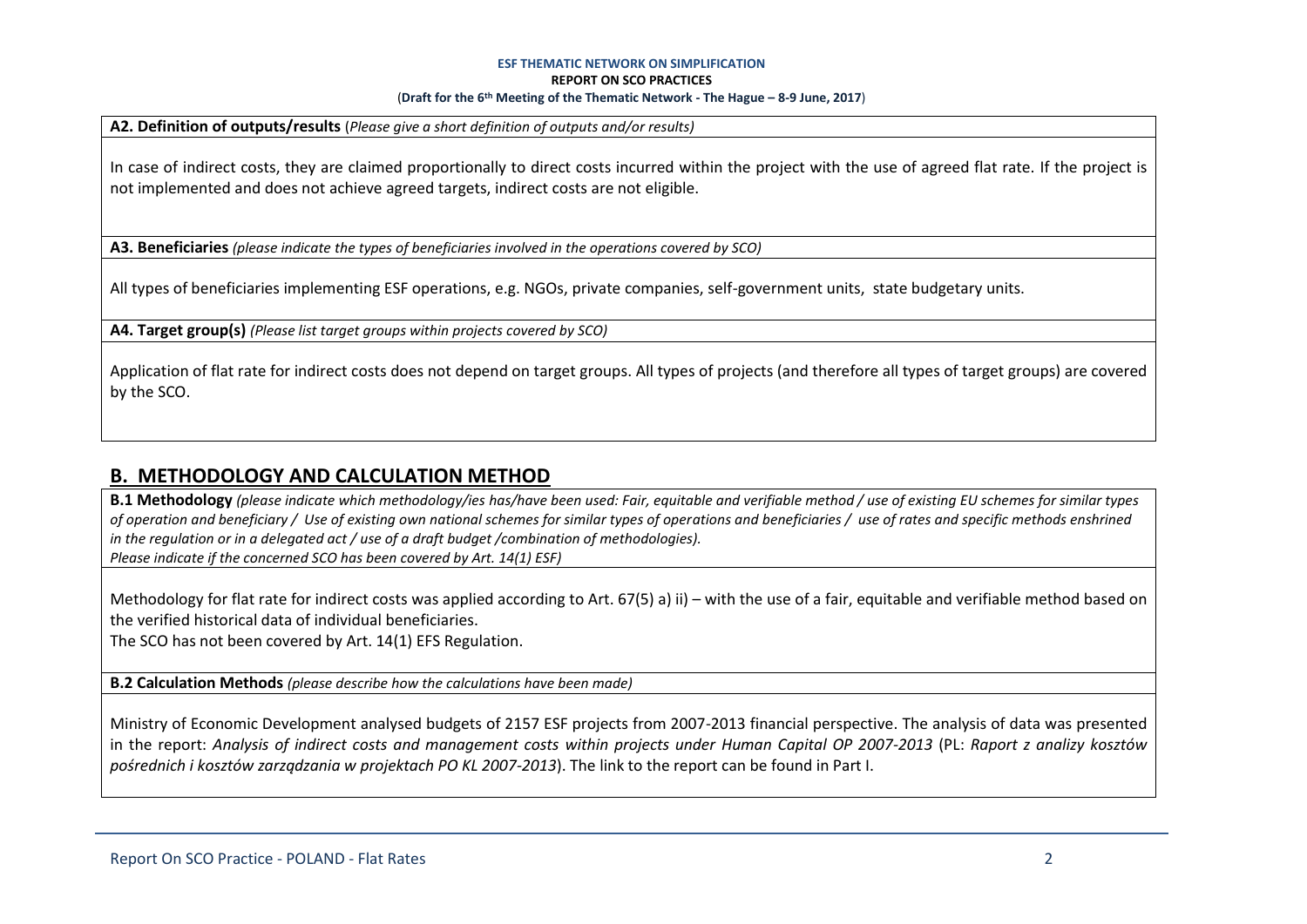All financial data concerning management and administration of projects was analysed (a.o. staff costs, info-promo costs, purchase of equipment, collaterals) and put together in one Excel sheet. The idea was to calculate 5 flat rates depending on the value of the project (the higher the value of the project, the lower the flat rate) with the use of the collected data.

However, as there was a common understanding that in case of partnership projects, management and administrative costs are higher, there was a need to verify whether flat rates should depend on the project's implementation mode (single beneficiary, partnership projects). It turned out that the mode of project's implementation does not differentiate the level of management and administrative costs (what was surprising, the more partners implementing the project, the lower management and administrative costs). Therefore, this aspect was not taken into account while setting the final flat rates.

Special attention was a(so given in the analysis to the influence of outsourcing at the level of administrative costs in operations. In the previous financial perspective outsourcing was deducted from the basis of direct costs (due to the EC remarks). However, it made the system of calculating the rates very complicated and burdensome. Therefore, the level management and administrative costs was verified within the projects with outsourced activities. The comparison of data between projects with outsourced activities and without outsourced activities showed that there were slight differences in the level of management and administrative costs (in the projects with the lowest total cost the management and administrative costs in projects without outsourced activities were 5,03 p.p. higher than in projects with outsourced activities). Therefore, the final flat rates were reduced by the amount of correction resulting from this analysis.

Finally, the level of flat rates was rounded down, so that there was no risk that it would be assumed as overestimated by the EC auditors.

**B.3 Data source** *(please indicate the type of data used and the data source)*

Financial data analysed were taken from budgets of 2157 ESF projects from 2007-2013 financial perspective.

# **C. IMPLEMENTATION OF SCO**

(*Please describe in brief what implementation rules and conditions have been set out)*

Below mentioned implementation rules and conditions are set in the national *Guidelines on eligibility in projects financed by the ESF, ERDF and Cohesion Fund 2014-2020*.

Indirect costs cover all administrative costs connected with the project's implementation. The catalogue of indirect costs is open. It covers among others: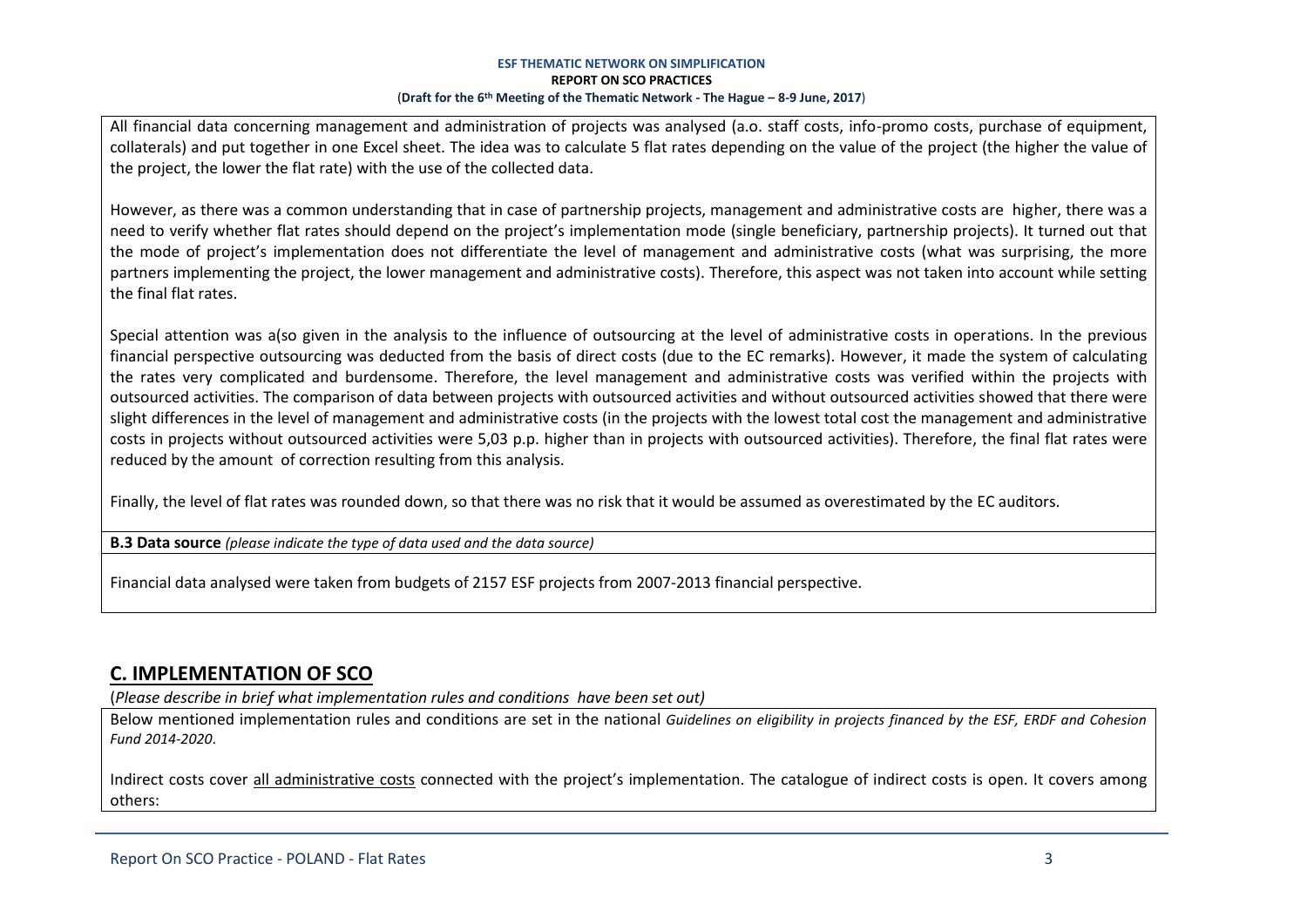- a) staff costs coordination and other staff costs directly involved in management, monitoring, accounting, carrying out administrative tasks,
- b) renting of premises connected with project's administration,
- c) banking services,
- d) purchasing of equipment for staff connected with project's administration,
- e) electricity, heating, gas, water, sewage disposal connected with project's administration,
- f) postal service, telephone, Internet, courier services connected with project's administration,
- g) copying documents connected with project's administration,
- h) office supplies connected with project's administration,
- i) property insurance,
- j) costs of security,
- k) costs of cleaning of premises,
- l) costs of collaterals for advance payments.

There is no cross-financing within indirect costs.

No indirect costs can be included within direct costs. Therefore, during assessment of a project application it is crucial to verify whether within direct costs there are no costs which constitute indirect costs. Moreover, at the stage of project's implementation, an institution before approving payment claims verify whether in the statement of incurred eligible expenditure there are no expenditures that constitute indirect costs.

There are the following flat rates applicable for indirect costs:

- $-$  25% of direct costs in case of projects with direct costs up to 830 000 PLN (app. 207 500 EUR<sup>1</sup>)
- 20% of direct costs in case of projects with direct costs between 830 000 PLN (app. 207 500 EUR)and 1 740 000 (app. 435 000 EUR)
- 15% of direct costs in case of projects with direct costs between 1 740 000 PLN (app. 435 000 EUR)and 4 550 000 PLN (app. 1 137 500 EUR)
- 10% of direct costs in case of projects with direct costs above 4 550 000 PLN (app. 1 137 500 EUR).

with an exception that in case of projects implemented by the public employment services (PES), flat rates are applied according to the national act on employment promotion, i.e. 3% of direct costs.

In case there is a standard scale of unit costs within a project, which comprises indirect costs, the basis for calculation for a flat rate for indirect costs is reduced.

The flat rate applicable to a given project is indicated in the financing agreement. There is also a provision that the intermediate body can reduce the flat rate in case of material breach of the financing agreement in project's management.

 $\overline{a}$ <sup>1</sup> for the use in this material 1 EUR equals to 4 PLN.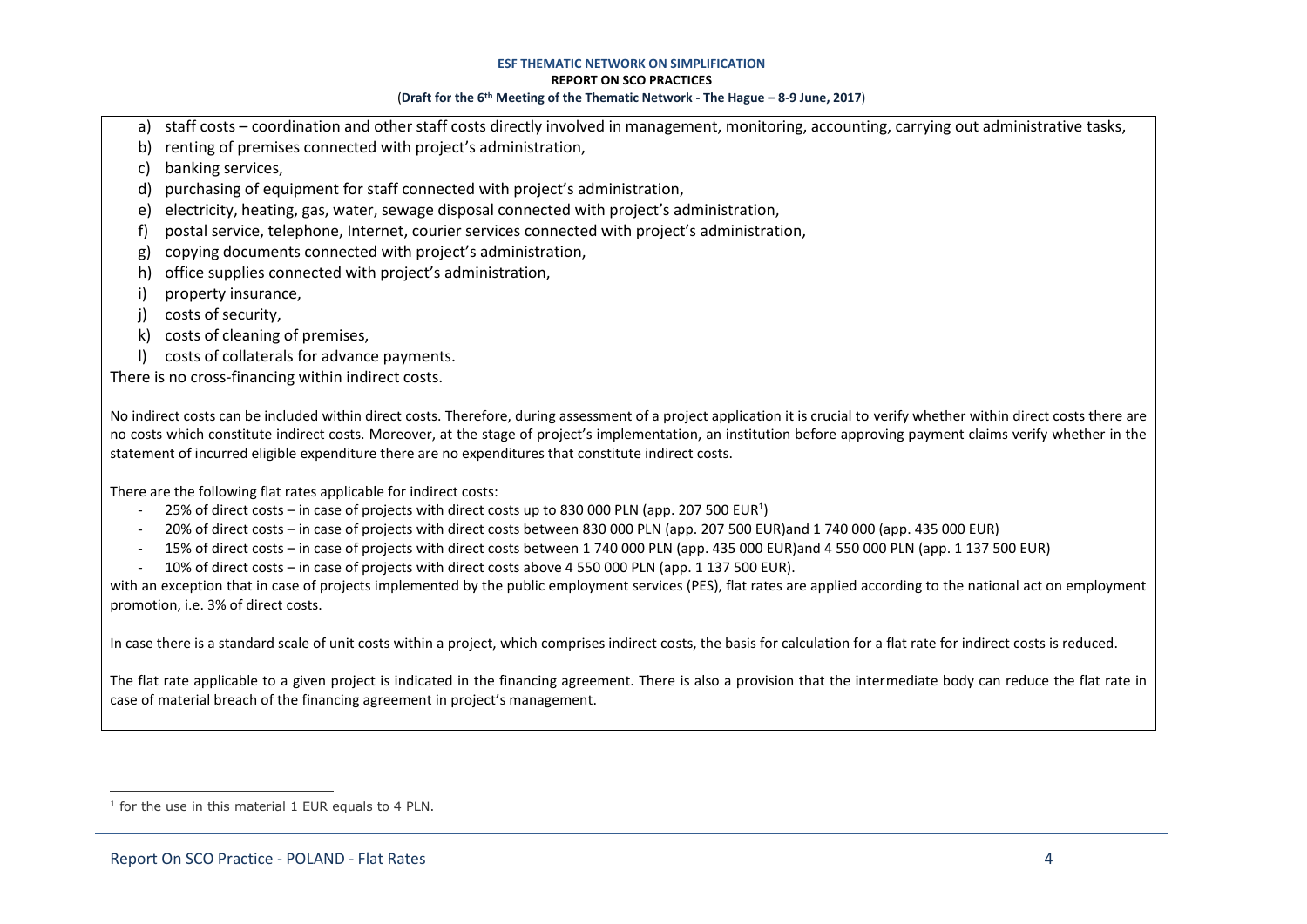### **D. AUDIT TRAIL**

*(Please provide a brief description of the audit trail for the concerned SCO, including documents, key contents/conditions and procedures)*

In case of flat rate for indirect costs, there is no need to provide any financial documents to claim indirect costs eligible. Flat rates – according to CPR – are treated as incurred expenditure if the direct costs (which are the basis for calculating a flat rate) are eligible and claimed within a payment claim by a beneficiary. An intermediate body verifies in the payment claim whether the flat rate was applied according to the financing agreement and whether the amount of direct costs was indicated correctly.

All financial corrections on direct costs influence (lower) the amount of indirect costs.

During on the spot check, the verification is limited to direct costs i.e. implementation of activities, progress in achieving targets, documentation of the project, etc.

# **E. ASSESSMENT BY THE AUDIT AUTHORITY(IES) INCLUDING EVENTUAL EX ANTE ASSESSMENT**

*(If relevant, please explain how the audit authority has been involved in preparation and assessment of the SCO).* 

The Audit Authority has not been involved neither in preparation nor assessment of the flat rates for indirect costs.

### **F. IMPACT OR ADDED VALUE FOR THE MA, BENEFICIARIES AND OTHER STAKEHOLDERS**

*(Please explain how you have perceived impact/added value of the SCO for the MA, beneficiaries and other stakeholders).* 

For the Managing Authority:

- positive: transparency of indirect costs, less irregularities, possibility to focus on results within projects
- negative: enormous workload connected with analysis of financial data, problems in explaining the change of approach among control units (tendency to check invoices and other equivalent documents);

For the institutions involved in ESF management:

- positive: less administrative burden less documents to be verified, less irregularities within management costs
- negative: problems in understanding the change of approach among controllers (tendency to check invoices and other equivalent documents);

For the beneficiaries implementing ESF projects:

- positive: possibility to focus on results within the project
- negative: flat rates for indirect costs are too low (beneficiaries often treat it as their income)